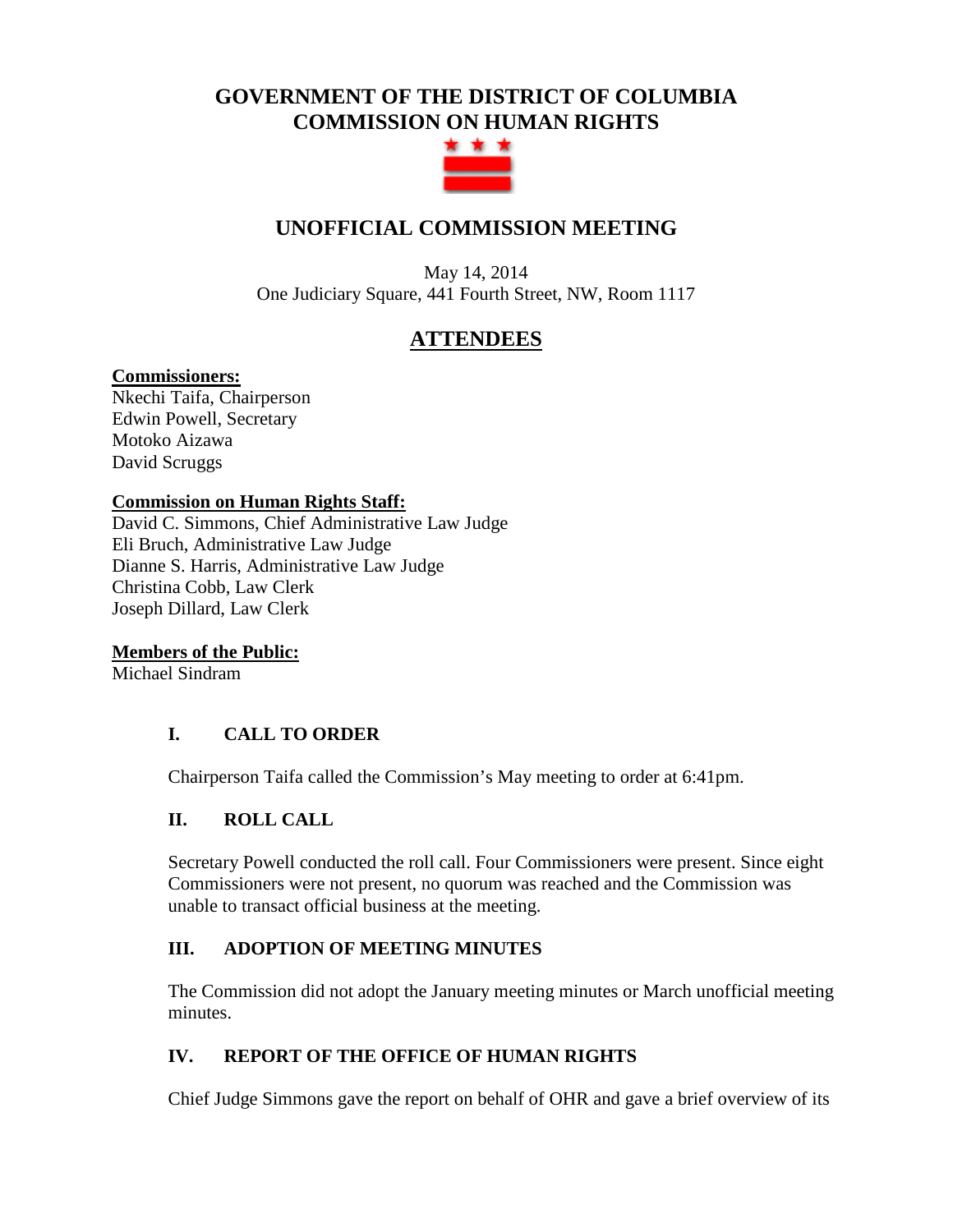performance since the last Commission meeting.

Since the beginning of the fiscal year, OHR docketed 216 cases, 195 cases were closed, and mediation settlements reached \$1,963,310.29.

Based on three recently decided cases by the D.C. Court of Appeals, it is likely OHR will begin to issue a higher percentage of probable cause findings. The Court of Appeals told OHR that its probable cause standard placed too much of a burden on complainants.

On May 9th, OHR had its annual City Council budget hearing. Based on the mayor's budget proposal, it is likely OHR will receive a small increase in its budget for FY 2015.

The Commission will likely be given a new area to adjudicate---the use of criminal background checks in hiring decisions. If the bill becomes a law, it is likely the Commission will need to hire additional staff to ensure it will be able to handle the additional caseload.

A bill providing additional employment protections to pregnant women was recently introduced by Councilmember Vincent Orange. A committee hearing will be held tomorrow to discuss the contours of the bill.

A bill prohibiting employers from testing for marijuana use before a conditional job offer was recently proposed by the City Council. A conference call with several District agencies was held last week to discuss the specifics of the bill.

## **V. REPORT OF THE COMMISSION ON HUMAN RIGHTS**

Chief Judge Simmons delivered the report of the Commission and presented an overview of its performance since the last Commission meeting.

The Commission currently has a docket of 10 Commission cases, 5 OHR cases, and 6 CBX appeals.

Looking at our closure numbers thus far in the fiscal year, it is likely the Commission will meet all of its performance goals for the year.

The Commission plans to work with OHR to perform a training for new attorneys who will try cases before the Commission.

The Rules Committee will work toward finalizing revisions to Chapters 2-4. Chapters 3 and 4 will be prioritized, and then Chapter 2 will be completed.

Commissions Budd, McCollough, Taifa and Ward were sent letters seeking whether they are interested in being reappointed to the Commission for another term. Additionally, five other District residents have been nominated by the mayor to serve on the Commission and their names have been sent to City Council.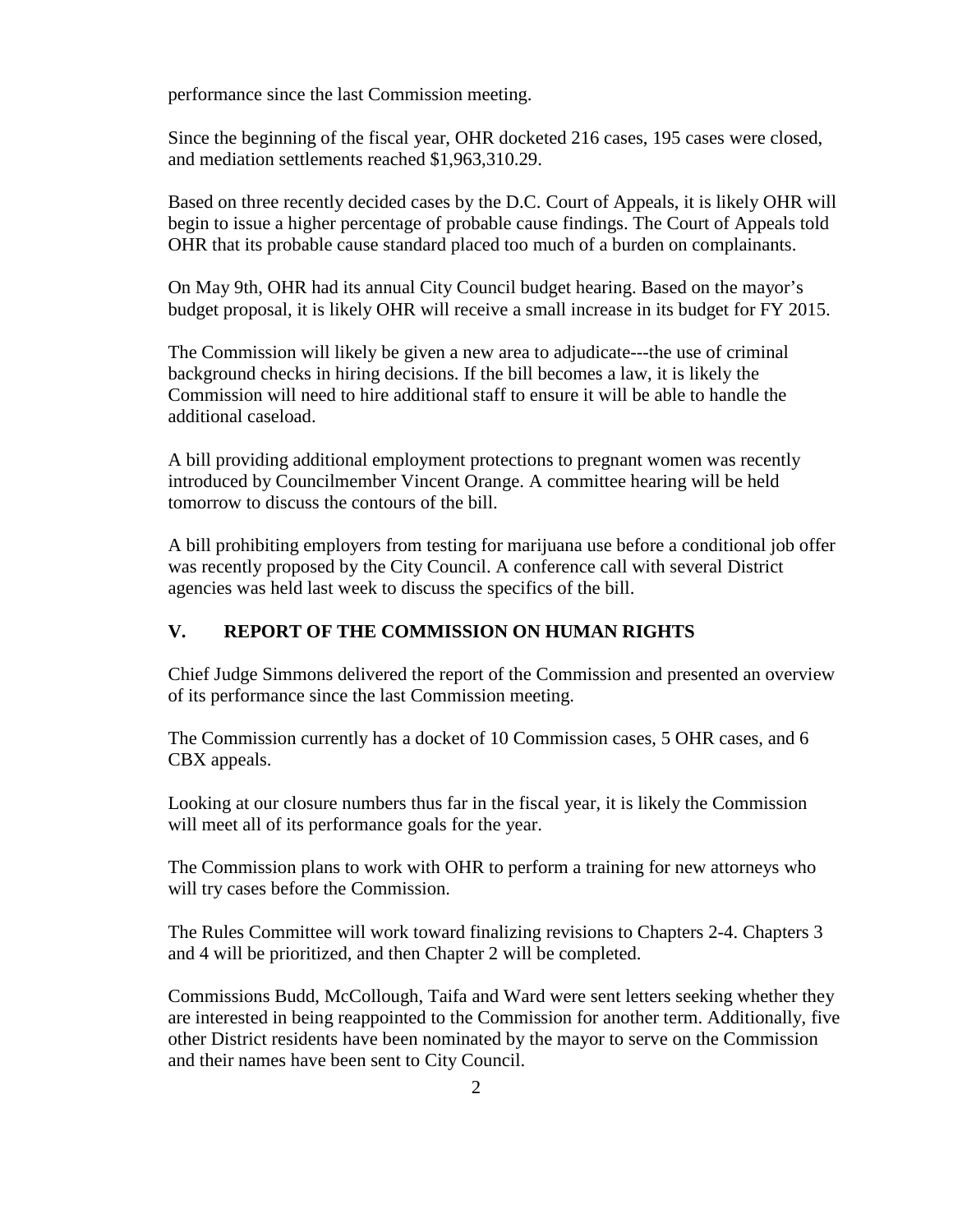The Human Rights Award Gala planning is already underway. The Award Gala Committee will soon begin selecting the Neil Alexander Humanitarian Award nominations. The venue will once again be at the Kaiser Family Foundation and will take place on Thursday, December 11<sup>th</sup>.

Georgetown University Law Center will again teach the courses in the Youth Human Rights Ambassador program. This year, the Commissioners are expected to play a greater role in teaching the students.

July 2nd marks the 50<sup>th</sup> anniversary of Civil Rights Act of 1964. The Commissioners suggested we recognize this landmark piece of legislation at the Awards Gala. Additionally, the idea of a mayoral proclamation recognizing the  $50<sup>th</sup>$  anniversary was proposed.

Law clerk Christina Cobb passed the D.C. Bar, and the Commission has a new law clerk for the summer, Joseph Dillard.

### **VI. OLD BUSINESS**

No Old Business was discussed.

#### **VII. NEW BUSINESS**

Last month, Chairperson Taifa had a meeting with OHR Director Monica Palacio. They discussed several matters pertaining to the work of OHR and the Commission. One of the matters discussed was the Commission's interest in working on issues pertaining to criminal background checks and employment.

Regrettably, after serving many years on the Commission, Chairperson Taifa announced she will not serve another term.

## **VIII. COMMUNITY COMMENTS**

Michael Sindram discussed several concerns he has with the Office and Commission.

### **IX. ANNOUNCEMENTS**

On May  $20<sup>th</sup>$ , Judge Damon Keith, of the U.S. Court of Appeals for the Sixth Circuit, will hold a book signing ceremony at Venable, LLP at 6:00pm.

On June 18<sup>th</sup>, Washington Lawyers Committee for Civil Rights and Urban Affairs will honor Chairperson Taifa at the Wiley Branton Awards Luncheon.

### **X. ADJOURNMENT**